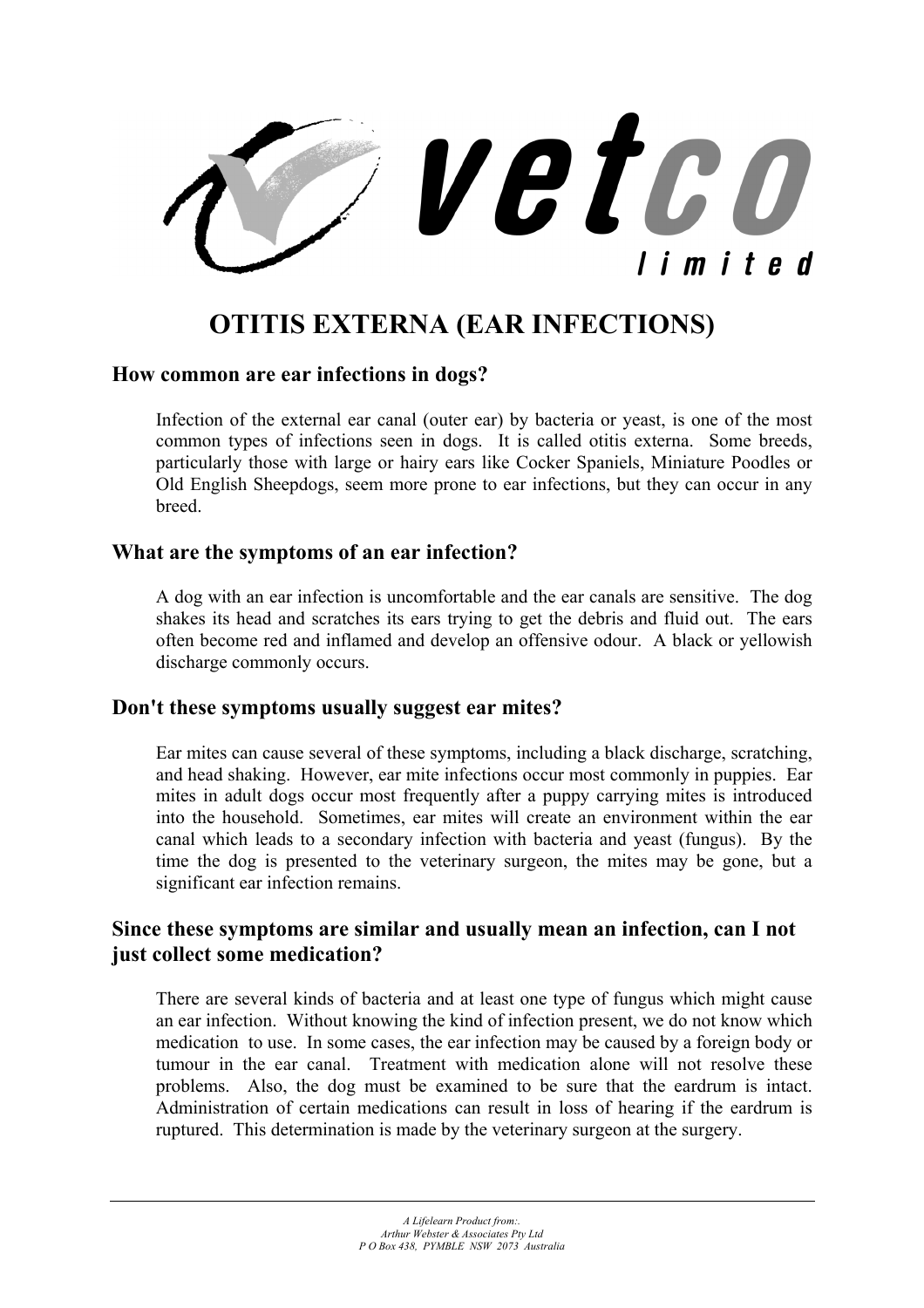# **How do you know which drug to use?**

First, the ear canal is examined with an otoscope, an instrument that provides magnification and light. This permits a good view of the ear canal. This examination allows us to determine whether the eardrum is intact and if there is any foreign material in the canal. When a dog is in extreme pain and refuses to allow the examination, it may be necessary to sedate or completely anaesthetise the dog for a thorough examination.

The next step is to examine a sample of the material from the ear canal under a microscope to determine which organism is causing the infection. Microscopic examination is very important in helping the veterinary surgeon choose the right medication to treat the inflamed ear canal. Further bacteriological examination may also be necessary before treatment is started.

#### **How are ear infections treated?**

The results of the otoscopic examination and bacteriology usually determine the course of treatment. If there is a foreign body or tick lodged in the ear canal, the dog is sedated so that it can be removed. As stated previously, some dogs have such a heavy buildup of debris that sedation is needed to cleanse the canal and examine it completely. Cytologic study of debris from the ear canal dictates which drug to use. Sometimes, it reveals the presence of more than one type of infection (i.e., a bacterium and a fungus, or two kinds of bacteria); this situation usually requires the use of multiple medications or a broad-spectrum medication.

An important part of the evaluation of the patient is the identification of underlying disease. Many dogs with chronic or recurrent ear infections have allergies or low thyroid function (hypothyroidism). If underlying disease is suspected, it must be diagnosed and treated, if at all possible. If this cannot be done, the dog is less likely to have a favourable response to treatment. Also, the dog might respond temporarily, but the infection will recur (usually when ear medication is discontinued).

#### **What is the prognosis?**

Nearly all ear infections that are properly diagnosed and treated can be cured. However, if an underlying cause remains unidentified and untreated, the outcome will be less favourable. Several examinations may be needed before the process is completed and we can expect ultimate success.

#### **How important is it to treat an ear infection?**

Dogs with ear infections are miserable. Their ears are a source of constant pain resulting in head shaking and scratching. However, that is not the only problem. Head shaking and scratching can also cause broken blood vessels in the ear flap, requiring surgery, and chronic ear infections can penetrate the ear drum and result in an internal ear infection.